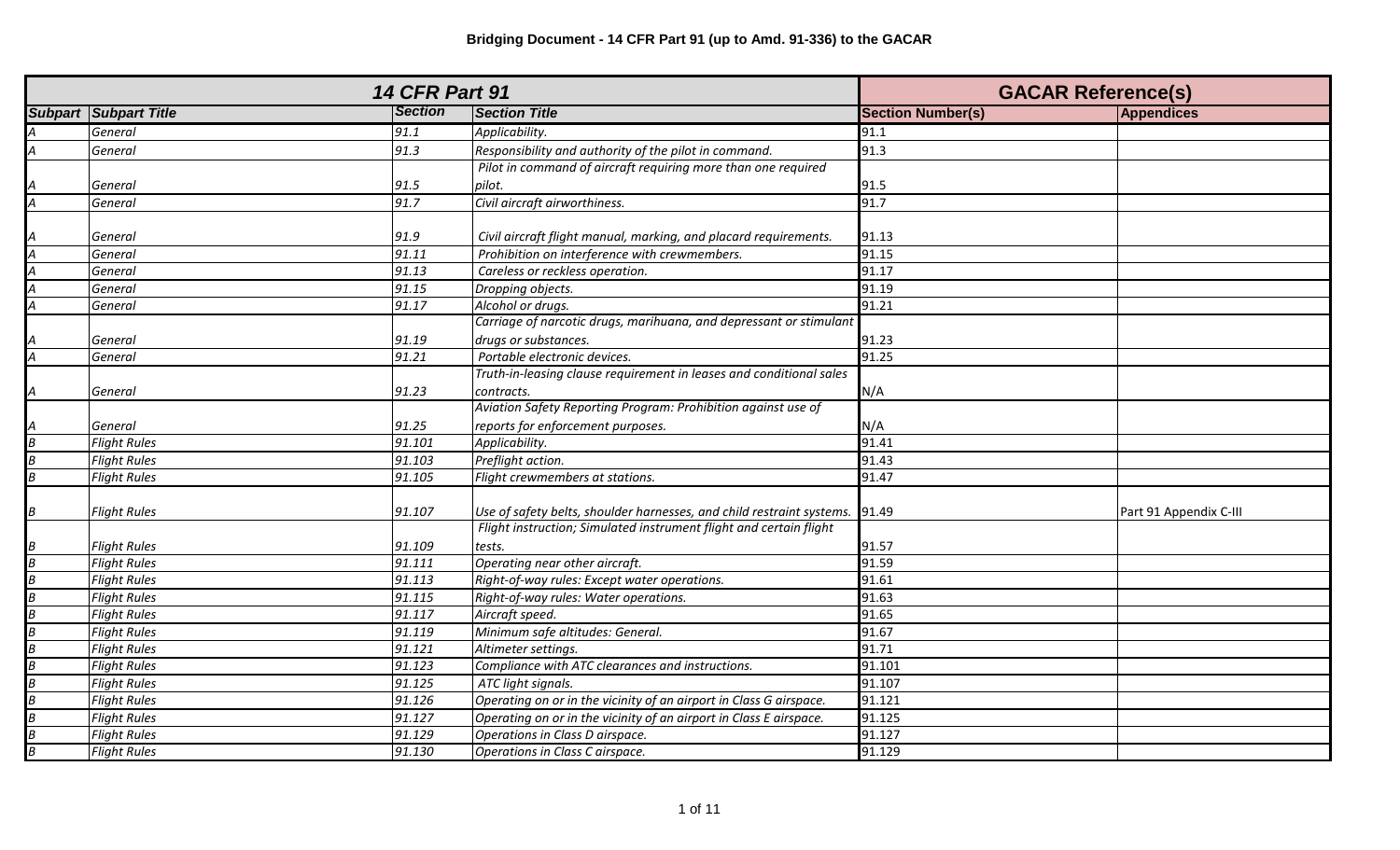| <b>14 CFR Part 91</b>                                         |                              |                |                                                                        | <b>GACAR Reference(s)</b> |                      |
|---------------------------------------------------------------|------------------------------|----------------|------------------------------------------------------------------------|---------------------------|----------------------|
|                                                               | <b>Subpart Subpart Title</b> | <b>Section</b> | <b>Section Title</b>                                                   | <b>Section Number(s)</b>  | <b>Appendices</b>    |
| $\overline{B}$                                                | <b>Flight Rules</b>          | 91.131         | Operations in Class B airspace.                                        | 91.131                    |                      |
| $\boldsymbol{B}$                                              | <b>Flight Rules</b>          | 91.133         | Restricted and prohibited areas.                                       | 91.133                    |                      |
| $\overline{B}$                                                | <b>Flight Rules</b>          | 91.135         | Operations in Class A airspace.                                        | 91.135                    |                      |
|                                                               |                              |                | Temporary flight restrictions in the vicinity of disaster/hazard       |                           |                      |
| $\overline{B}$                                                | <b>Flight Rules</b>          | 91.137         | areas.                                                                 | 91.141                    |                      |
|                                                               |                              |                | Temporary flight restrictions in national disaster areas in the State  |                           |                      |
|                                                               | <b>Flight Rules</b>          | 91.138         | of Hawaii.                                                             | N/A                       |                      |
| $\frac{B}{B}$                                                 | <b>Flight Rules</b>          | 91.139         | Emergency air traffic rules.                                           | 91.143                    |                      |
|                                                               |                              |                | Flight restrictions in the proximity of the Presidential and other     |                           |                      |
|                                                               | Flight Rules                 | 91.141         | parties.                                                               | 91.145                    |                      |
| $\frac{B}{B}$                                                 | <b>Flight Rules</b>          | 91.143         | Flight limitation in the proximity of space flight operations.         | N/A                       |                      |
|                                                               |                              |                | Temporary restriction on flight operations during abnormally high      |                           |                      |
| $\overline{B}$                                                | <b>Flight Rules</b>          | 91.144         | barometric pressure conditions.                                        | 91.147                    |                      |
|                                                               |                              |                | Management of aircraft operations in the vicinity of aerial            |                           |                      |
| $\overline{B}$                                                | <b>Flight Rules</b>          | 91.145         | demonstrations and major sporting events.                              | 91.149                    |                      |
|                                                               |                              |                | Passenger-carrying flights for the benefit of a charitable, nonprofit, |                           |                      |
|                                                               | <b>Flight Rules</b>          | 91.146         | or community event.                                                    | N/A                       |                      |
| $\frac{B}{B}$ $\frac{B}{B}$ $\frac{B}{B}$ $\frac{B}{B}$       | <b>Flight Rules</b>          | 91.147         | Passenger carrying flights for compensation or hire.                   | N/A                       |                      |
|                                                               | <b>Flight Rules</b>          | 91.151         | Fuel requirements for flight in VFR conditions.                        | 91.161                    |                      |
|                                                               | <b>Flight Rules</b>          | 91.153         | VFR flight plan: Information required.                                 | 91.163                    |                      |
|                                                               | <b>Flight Rules</b>          | 91.155         | <b>Basic VFR weather minimums.</b>                                     | 91.165                    |                      |
|                                                               | <b>Flight Rules</b>          | 91.157         | Special VFR weather minimums.                                          | 91.167                    |                      |
| $\overline{B}$                                                | <b>Flight Rules</b>          | 91.159         | VFR cruising altitude or flight level.                                 | 91.169                    |                      |
|                                                               |                              |                | Special awareness training required for pilots flying under visual     |                           |                      |
|                                                               |                              |                | flight rules within a 60-nautical mile radius of the Washington, DC    |                           |                      |
|                                                               | <b>Flight Rules</b>          | 91.161         | VOR/DME.                                                               | N/A                       |                      |
|                                                               | <b>Flight Rules</b>          | 91.167         | Fuel requirements for flight in IFR conditions.                        | 91.181                    |                      |
|                                                               | <b>Flight Rules</b>          | 91.169         | IFR flight plan: Information required.                                 | 91.185                    |                      |
|                                                               | <b>Flight Rules</b>          | 91.171         | VOR equipment check for IFR operations.                                | 91.187                    |                      |
|                                                               | <b>Flight Rules</b>          | 91.173         | ATC clearance and flight plan required.                                | 91.183                    |                      |
| $\frac{B}{B} \frac{B}{B} \frac{B}{B} \frac{B}{B} \frac{B}{B}$ | <b>Flight Rules</b>          | 91.175         | Takeoff and landing under IFR.                                         | 91.191                    |                      |
|                                                               | <b>Flight Rules</b>          | 91.177         | Minimum altitudes for IFR operations.                                  | 91.199                    |                      |
|                                                               | <b>Flight Rules</b>          | 91.179         | IFR cruising altitude or flight level.                                 | 91.201                    |                      |
|                                                               |                              |                | Operations within airspace designated as Reduced Vertical              |                           |                      |
|                                                               | <b>Flight Rules</b>          | 91.180         | Separation Minimum airspace.                                           | 91.409                    | Part 91 Appendix D-V |
| $\frac{B}{B}$                                                 | <b>Flight Rules</b>          | 91.181         | Course to be flown.                                                    | 91.93                     |                      |
|                                                               | <b>Flight Rules</b>          | 91.183         | <b>IFR</b> communications.                                             | 91.103, 91.109, 91.251    |                      |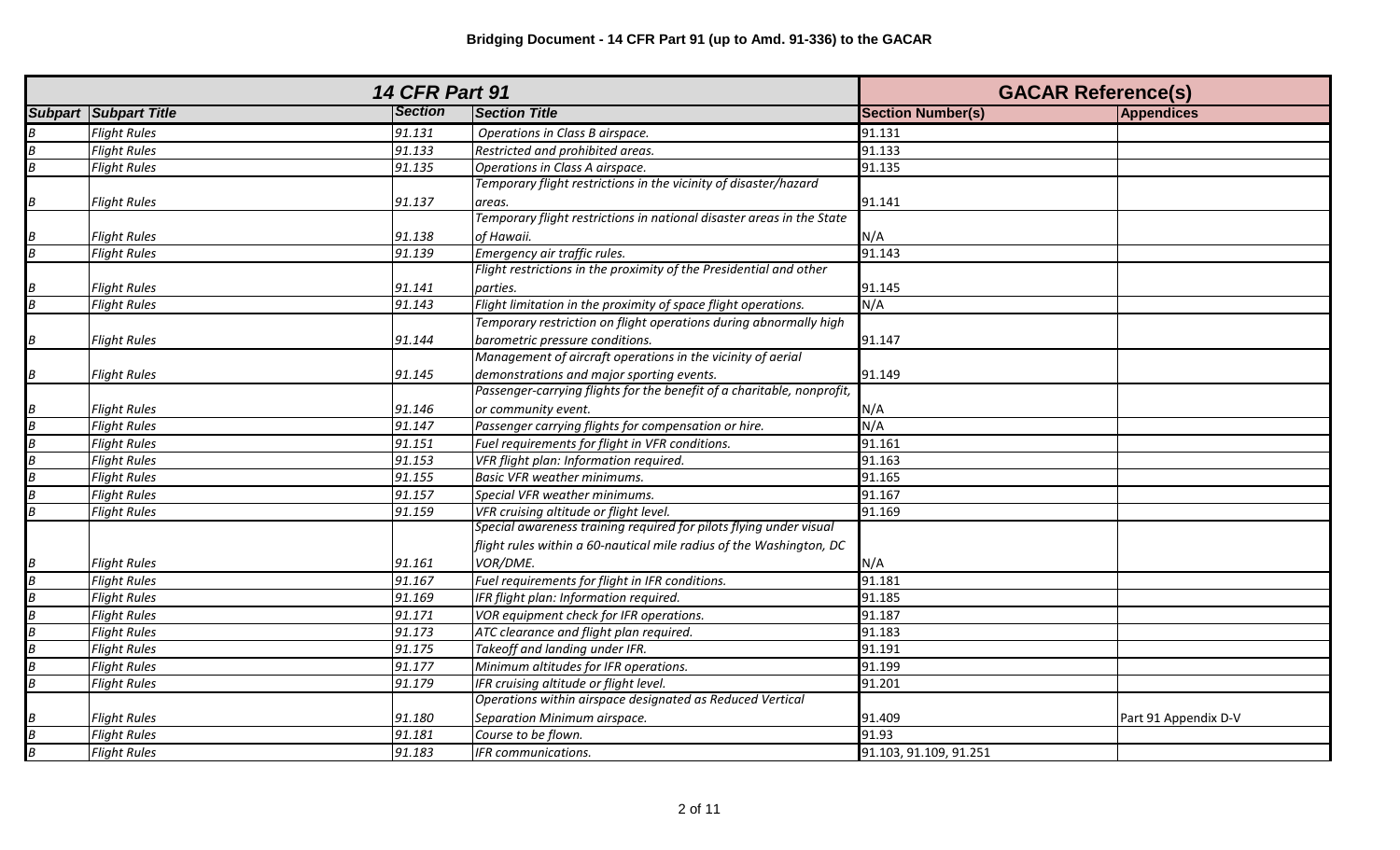|                  | <b>14 CFR Part 91</b>                                      | <b>GACAR Reference(s)</b> |                                                                                      |                          |                        |
|------------------|------------------------------------------------------------|---------------------------|--------------------------------------------------------------------------------------|--------------------------|------------------------|
|                  | <b>Subpart Subpart Title</b>                               | <b>Section</b>            | <b>Section Title</b>                                                                 | <b>Section Number(s)</b> | Appendices             |
| $\boldsymbol{B}$ | <b>Flight Rules</b>                                        | 91.185                    | IFR operations: Two-way radio communications failure.                                | 91.209                   |                        |
|                  |                                                            |                           |                                                                                      |                          |                        |
| B                | <b>Flight Rules</b>                                        | 91.187                    | Operation under IFR in controlled airspace: Malfunction reports.                     | 91.109                   |                        |
| $\boldsymbol{B}$ | <b>Flight Rules</b>                                        | 91.189                    | Category II and III operations: General operating rules.                             | 91.397, 91.399, 91.401   | Part 91 Appendix D-II  |
| $\overline{B}$   | <b>Flight Rules</b>                                        | 91.191                    | Category II and Category III manual.                                                 | 91.397, 91.399, 91.401   | Part 91 Appendix D-II  |
| $\overline{B}$   | <b>Flight Rules</b>                                        | 91.193                    | Certificate of authorization for certain Category II operations.                     | N/A                      |                        |
|                  | Equipment, Instruments, and Certificate Requirement 91.203 |                           | Civil aircraft: Certifications required.                                             | 91.301                   | <b>Notes</b>           |
|                  |                                                            |                           | Powered civil aircraft with standard category U.S. airworthiness                     |                          |                        |
|                  | Equipment, Instruments, and Certificate Requirement 91.205 |                           | certificates: Instrument and equipment requirements.                                 | 91.303                   | Part 91 Appendix C     |
|                  | Equipment, Instruments, and Certificate Requirement 91.207 |                           | Emergency locator transmitters.                                                      | 91.303                   | Part 91 Appendix C-V   |
|                  | Equipment, Instruments, and Certificate Requirement 91.209 |                           | Aircraft lights.                                                                     | 91.173, 91.303           |                        |
|                  | Equipment, Instruments, and Certificate Requirement 91.211 |                           | Supplemental oxygen.                                                                 | 91.305                   |                        |
|                  | Equipment, Instruments, and Certificate Requirement 91.213 |                           | Inoperative instruments and equipment.                                               | 91.309                   |                        |
|                  | Equipment, Instruments, and Certificate Requirement 91.215 |                           | ATC transponder and altitude reporting equipment and use.                            | 91.229, 91.303           |                        |
|                  |                                                            |                           | Data correspondence between automatically reported pressure                          |                          |                        |
|                  | Equipment, Instruments, and Certificate Requirement 91.217 |                           | altitude data and the pilot's altitude reference.                                    | 91.231                   |                        |
|                  |                                                            |                           |                                                                                      |                          |                        |
|                  | Equipment, Instruments, and Certificate Requirement 91.219 |                           | Altitude alerting system or device: Turbojet-powered civil airplanes. 91.235, 91.303 |                          |                        |
|                  |                                                            |                           |                                                                                      |                          |                        |
|                  | Equipment, Instruments, and Certificate Requirement 91.221 |                           | Traffic alert and collision avoidance system equipment and use.                      | 91.237, 91.303           | Part 91 Appendix C-XI  |
|                  | Equipment, Instruments, and Certificate Requirement 91.223 |                           | Terrain awareness and warning system.                                                | 91.303                   | Part 91 Appendix C-XII |
|                  |                                                            |                           | Automatic Dependent Surveillance-Broadcast (ADS-B) Out                               |                          |                        |
|                  | Equipment, Instruments, and Certificate Requirement 91.225 |                           | equipment and use.                                                                   | 91.239, 91.303           | Part 91 Appendix C-VII |
|                  |                                                            |                           | Automatic Dependent Surveillance-Broadcast (ADS-B) Out                               |                          |                        |
|                  | Equipment, Instruments, and Certificate Requirement 91.227 |                           | equipment performance requirements.                                                  | 91.303                   | Part 91 Appendix C-VII |
| $\overline{D}$   | <b>Special Flight Operations</b>                           | 91.303                    | Aerobatic flight.                                                                    | 91.417                   |                        |
| $\overline{D}$   | <b>Special Flight Operations</b>                           | 91.305                    | Flight test areas.                                                                   | 91.419                   |                        |
| D                | <b>Special Flight Operations</b>                           | 91.307                    | Parachutes and parachuting.                                                          | 91.423                   |                        |
| D                | <b>Special Flight Operations</b>                           | 91.309                    | Towing: Gliders and unpowered ultralight vehicles.                                   | 91.425                   |                        |
| $\overline{D}$   | <b>Special Flight Operations</b>                           | 91.311                    | Towing: Other than under §91.309.                                                    | 91.425                   |                        |
| D                | <b>Special Flight Operations</b>                           | 91.313                    | Restricted category civil aircraft: Operating limitations.                           | 91.261                   |                        |
| D                | <b>Special Flight Operations</b>                           | 91.315                    | Limited category civil aircraft: Operating limitations.                              | N/A                      |                        |
| $\overline{D}$   | <b>Special Flight Operations</b>                           | 91.317                    | Provisionally certificated civil aircraft: Operating limitations.                    | N/A                      |                        |
| D                | <b>Special Flight Operations</b>                           | 91.319                    | Aircraft having experimental certificates: Operating limitations.                    | 91.421                   |                        |
| D                | <b>Special Flight Operations</b>                           | 91.321                    | Carriage of candidates in elections.                                                 | N/A                      |                        |
|                  |                                                            |                           | Increased maximum certificated weights for certain airplanes                         |                          |                        |
| D                | <b>Special Flight Operations</b>                           | 91.323                    | operated in Alaska.                                                                  | N/A                      |                        |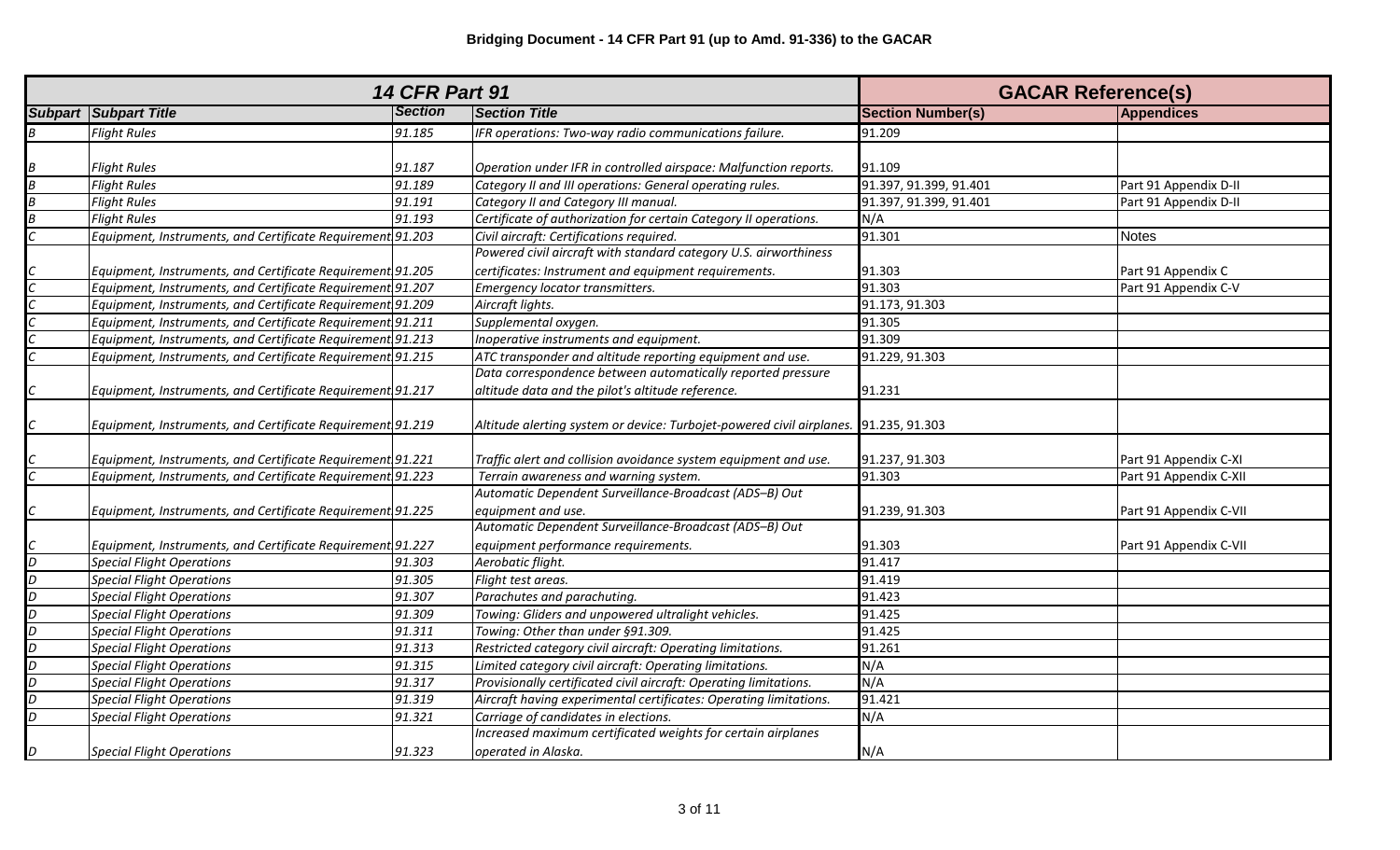|   | <b>14 CFR Part 91</b>                                     | <b>GACAR Reference(s)</b> |                                                                        |                                              |                   |
|---|-----------------------------------------------------------|---------------------------|------------------------------------------------------------------------|----------------------------------------------|-------------------|
|   | <b>Subpart Subpart Title</b>                              | <b>Section</b>            | <b>Section Title</b>                                                   | <b>Section Number(s)</b>                     | <b>Appendices</b> |
| D | <b>Special Flight Operations</b>                          | 91.325                    | Primary category aircraft: Operating limitations.                      | 91.427                                       |                   |
|   |                                                           |                           | Aircraft having a special airworthiness certificate in the light-sport |                                              |                   |
|   | <b>Special Flight Operations</b>                          | 91.327                    | category: Operating limitations.                                       | 91.429                                       |                   |
|   | Maintenance, Preventive Maintenance, and Alteratio 91.401 |                           | Applicability.                                                         | 91.441                                       |                   |
|   | Maintenance, Preventive Maintenance, and Alteratio 91.403 |                           | General.                                                               | 91.443                                       |                   |
|   | Maintenance, Preventive Maintenance, and Alteratio 91.405 |                           | Maintenance required.                                                  | 91.445                                       |                   |
|   |                                                           |                           | Operation after maintenance, preventive maintenance, rebuilding,       |                                              |                   |
|   | Maintenance, Preventive Maintenance, and Alteratio 91.407 |                           | or alteration.                                                         | 91.447                                       |                   |
|   | Maintenance, Preventive Maintenance, and Alteratio 91.409 |                           | Inspections.                                                           | 91.449                                       |                   |
|   |                                                           |                           | Altimeter system and altitude reporting equipment tests and            |                                              |                   |
|   | Maintenance, Preventive Maintenance, and Alteratio 91.411 |                           | inspections.                                                           | 91.451                                       |                   |
|   | Maintenance, Preventive Maintenance, and Alteratio 91.413 |                           | ATC transponder tests and inspections.                                 | 91.453                                       |                   |
|   | Maintenance, Preventive Maintenance, and Alteratio 91.415 |                           | Changes to aircraft inspection programs.                               | 91.455                                       |                   |
|   | Maintenance, Preventive Maintenance, and Alteratio 91.417 |                           | Maintenance records.                                                   | 91.457                                       |                   |
|   | Maintenance, Preventive Maintenance, and Alteratio 91.419 |                           | Transfer of maintenance records.                                       | 91.459                                       |                   |
|   | Maintenance, Preventive Maintenance, and Alteratio 91.421 |                           | Rebuilt engine maintenance records.                                    | 91.461                                       |                   |
|   |                                                           |                           |                                                                        | SPECIAL NOTE: This 14 CFR Part 91, Subpart   |                   |
|   |                                                           |                           |                                                                        | F does not apply in the KSA as all of the    |                   |
|   | Large and Turbine-Powered Multiengine Airplanes           |                           |                                                                        | subject aircraft are required to be operated |                   |
|   | and Fractional Ownership Program Aircraft                 | 91.501                    | Applicability.                                                         | under GACAR Part 125 or GACAR Part 133.      |                   |
|   |                                                           |                           |                                                                        |                                              |                   |
|   | Large and Turbine-Powered Multiengine Airplanes           |                           |                                                                        |                                              |                   |
|   | and Fractional Ownership Program Aircraft                 | 91.503                    | Flying equipment and operating information.                            | N/A                                          |                   |
|   |                                                           |                           |                                                                        |                                              |                   |
|   | Large and Turbine-Powered Multiengine Airplanes           |                           |                                                                        |                                              |                   |
|   | and Fractional Ownership Program Aircraft                 | 91.505                    | Familiarity with operating limitations and emergency equipment.        | N/A                                          |                   |
|   |                                                           |                           |                                                                        |                                              |                   |
|   | Large and Turbine-Powered Multiengine Airplanes           |                           |                                                                        |                                              |                   |
|   | and Fractional Ownership Program Aircraft                 | 91.507                    | Equipment requirements: Over-the-top or night VFR operations.          | N/A                                          |                   |
|   |                                                           |                           |                                                                        |                                              |                   |
|   | Large and Turbine-Powered Multiengine Airplanes           |                           |                                                                        |                                              |                   |
|   | and Fractional Ownership Program Aircraft                 | 91.509                    | Survival equipment for overwater operations.                           | N/A                                          |                   |
|   |                                                           |                           |                                                                        |                                              |                   |
|   | Large and Turbine-Powered Multiengine Airplanes           |                           | Communication and navigation equipment for overwater                   |                                              |                   |
|   | and Fractional Ownership Program Aircraft                 | 91.511                    | operations.                                                            | N/A                                          |                   |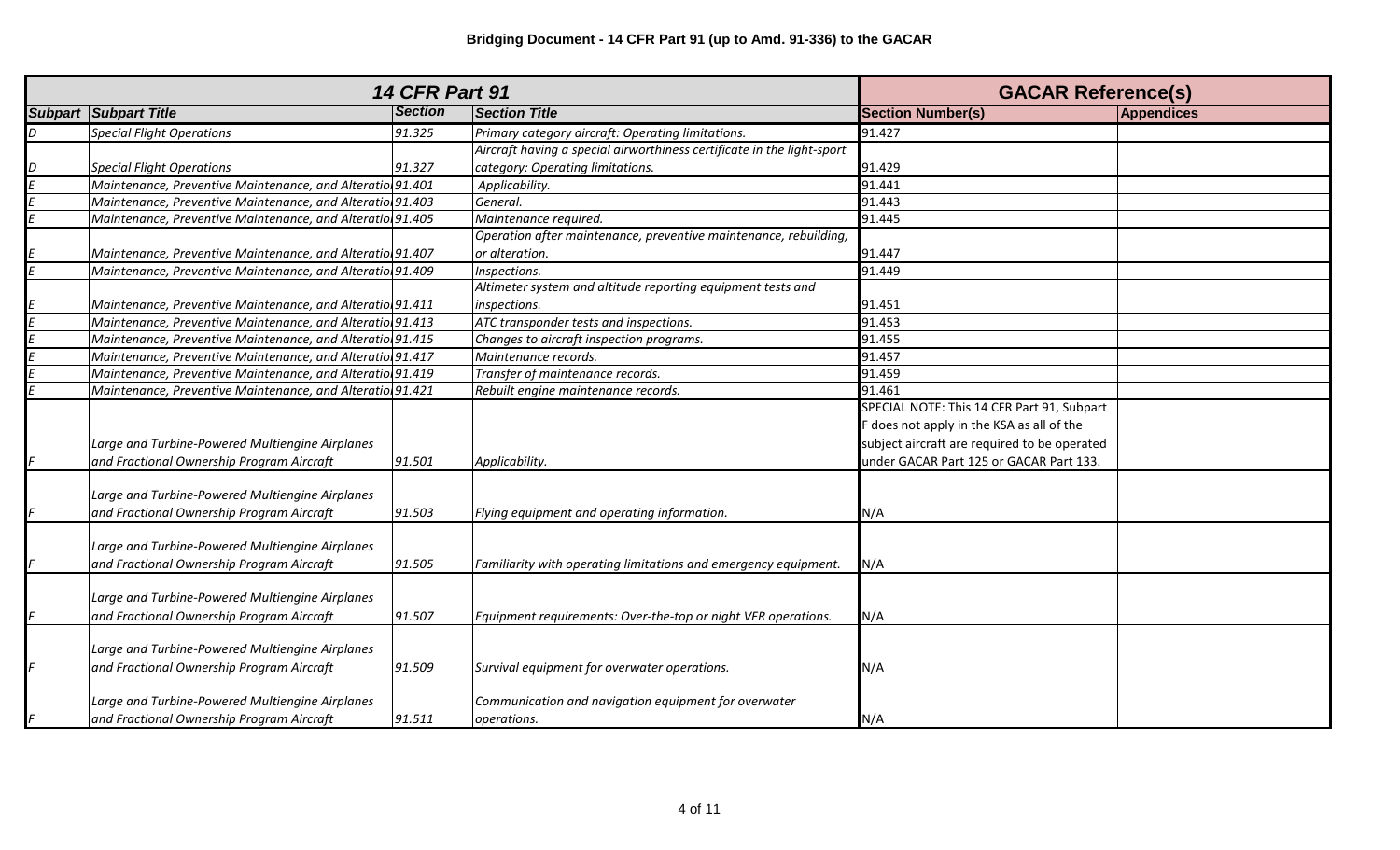| <b>14 CFR Part 91</b>                                                                        | <b>GACAR Reference(s)</b> |                                                                                                                              |                          |                   |
|----------------------------------------------------------------------------------------------|---------------------------|------------------------------------------------------------------------------------------------------------------------------|--------------------------|-------------------|
| <b>Subpart Subpart Title</b>                                                                 | <b>Section</b>            | <b>Section Title</b>                                                                                                         | <b>Section Number(s)</b> | <b>Appendices</b> |
| Large and Turbine-Powered Multiengine Airplanes<br>and Fractional Ownership Program Aircraft | 91.513                    | Emergency equipment.                                                                                                         | N/A                      |                   |
| Large and Turbine-Powered Multiengine Airplanes<br>and Fractional Ownership Program Aircraft | 91.515                    | Flight altitude rules.                                                                                                       | N/A                      |                   |
| Large and Turbine-Powered Multiengine Airplanes<br>and Fractional Ownership Program Aircraft | 91.517                    | Passenger information.                                                                                                       | N/A                      |                   |
| Large and Turbine-Powered Multiengine Airplanes<br>and Fractional Ownership Program Aircraft | 91.519                    | Passenger briefing.                                                                                                          | N/A                      |                   |
| Large and Turbine-Powered Multiengine Airplanes<br>and Fractional Ownership Program Aircraft | 91.521                    | Shoulder harness.                                                                                                            | N/A                      |                   |
| Large and Turbine-Powered Multiengine Airplanes<br>and Fractional Ownership Program Aircraft | 91.523                    | Carry-on baggage.                                                                                                            | N/A                      |                   |
| Large and Turbine-Powered Multiengine Airplanes<br>and Fractional Ownership Program Aircraft | 91.525                    | Carriage of cargo.                                                                                                           | N/A                      |                   |
| Large and Turbine-Powered Multiengine Airplanes<br>and Fractional Ownership Program Aircraft | 91.527                    | Operating in icing conditions.                                                                                               | N/A                      |                   |
| Large and Turbine-Powered Multiengine Airplanes<br>and Fractional Ownership Program Aircraft | 91.529                    | Flight engineer requirements.                                                                                                | N/A                      |                   |
| Large and Turbine-Powered Multiengine Airplanes<br>and Fractional Ownership Program Aircraft | 91.531                    | Second in command requirements.                                                                                              | N/A                      |                   |
| Large and Turbine-Powered Multiengine Airplanes<br>and Fractional Ownership Program Aircraft | 91.533                    | Flight attendant requirements.                                                                                               | N/A                      |                   |
| Large and Turbine-Powered Multiengine Airplanes<br>and Fractional Ownership Program Aircraft | 91.535                    | Stowage of food, beverage, and passenger service equipment<br>during aircraft movement on the surface, takeoff, and landing. | N/A                      |                   |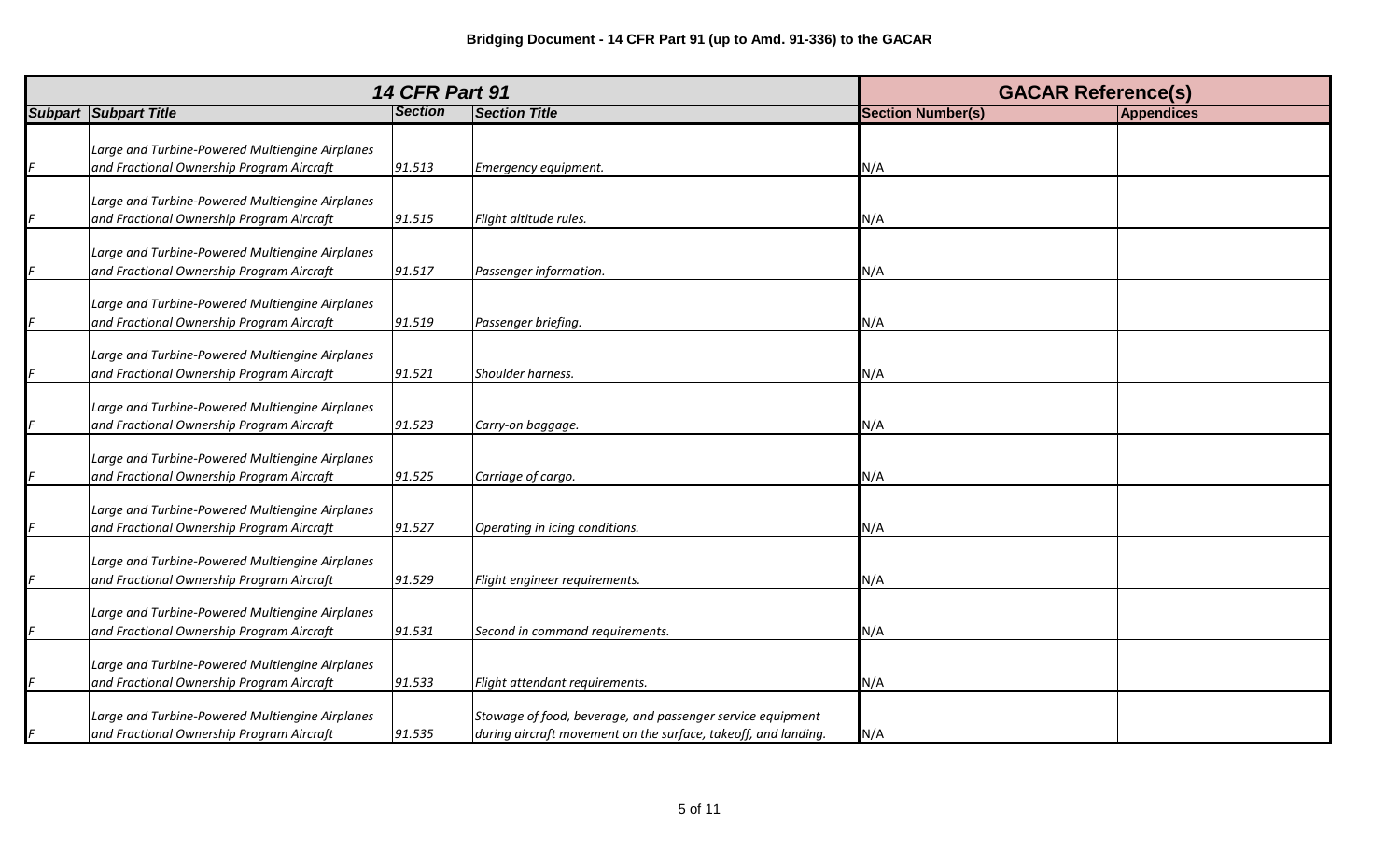|   |                                                                                                                                                                |                | <b>14 CFR Part 91</b>                                                                              | <b>GACAR Reference(s)</b> |                      |
|---|----------------------------------------------------------------------------------------------------------------------------------------------------------------|----------------|----------------------------------------------------------------------------------------------------|---------------------------|----------------------|
|   | <b>Subpart Subpart Title</b>                                                                                                                                   | <b>Section</b> | <b>Section Title</b>                                                                               | <b>Section Number(s)</b>  | <b>Appendices</b>    |
| G | Additional Equipment and Operating Requirements<br>for Large and Transport Category Aircraft                                                                   | 91.601         | Applicability.                                                                                     | N/A                       |                      |
| G | Additional Equipment and Operating Requirements<br>for Large and Transport Category Aircraft                                                                   | 91.603         | Aural speed warning device.                                                                        | 121.513                   |                      |
| G | Additional Equipment and Operating Requirements<br>for Large and Transport Category Aircraft                                                                   | 91.605         | Transport category civil airplane weight limitations.                                              | 125.131, 125.137, 125.139 |                      |
| G | Additional Equipment and Operating Requirements<br>for Large and Transport Category Aircraft                                                                   | 91.607         | Emergency exits for airplanes carrying passengers for hire.                                        | N/A                       |                      |
| G | Additional Equipment and Operating Requirements<br>for Large and Transport Category Aircraft                                                                   | 91.609         | Flight data recorders and cockpit voice recorders.                                                 | 91.233, 91.303, 125.221   | Part 91 Appendix C-I |
| G | Additional Equipment and Operating Requirements<br>for Large and Transport Category Aircraft                                                                   | 91.611         | Authorization for ferry flight with one engine inoperative.                                        | N/A                       |                      |
| G | Additional Equipment and Operating Requirements<br>for Large and Transport Category Aircraft                                                                   | 91.613         | Materials for compartment interiors.                                                               | 121.433, 125.187          |                      |
| H | Foreign Aircraft Operations and Operations of U.S.-<br>Registered Aircraft Outside of the United States; and<br>Rules Governing Persons On Board Such Aircraft | 91.701         | Applicability.                                                                                     | 91.471                    |                      |
| H | Foreign Aircraft Operations and Operations of U.S.-<br>Registered Aircraft Outside of the United States; and<br>Rules Governing Persons On Board Such Aircraft | 91.702         | Persons on board.                                                                                  | 91.473                    |                      |
| H | Foreign Aircraft Operations and Operations of U.S.-<br>Registered Aircraft Outside of the United States; and<br>Rules Governing Persons On Board Such Aircraft | 91.703         | Operations of civil aircraft of U.S. registry outside of the United<br>States.                     | 91.475                    |                      |
| H | Foreign Aircraft Operations and Operations of U.S.-<br>Registered Aircraft Outside of the United States; and<br>Rules Governing Persons On Board Such Aircraft | 91.705         | Operations within airspace designated as Minimum Navigation<br>Performance Specification Airspace. | 91.407                    | Part 91 Appendix D-V |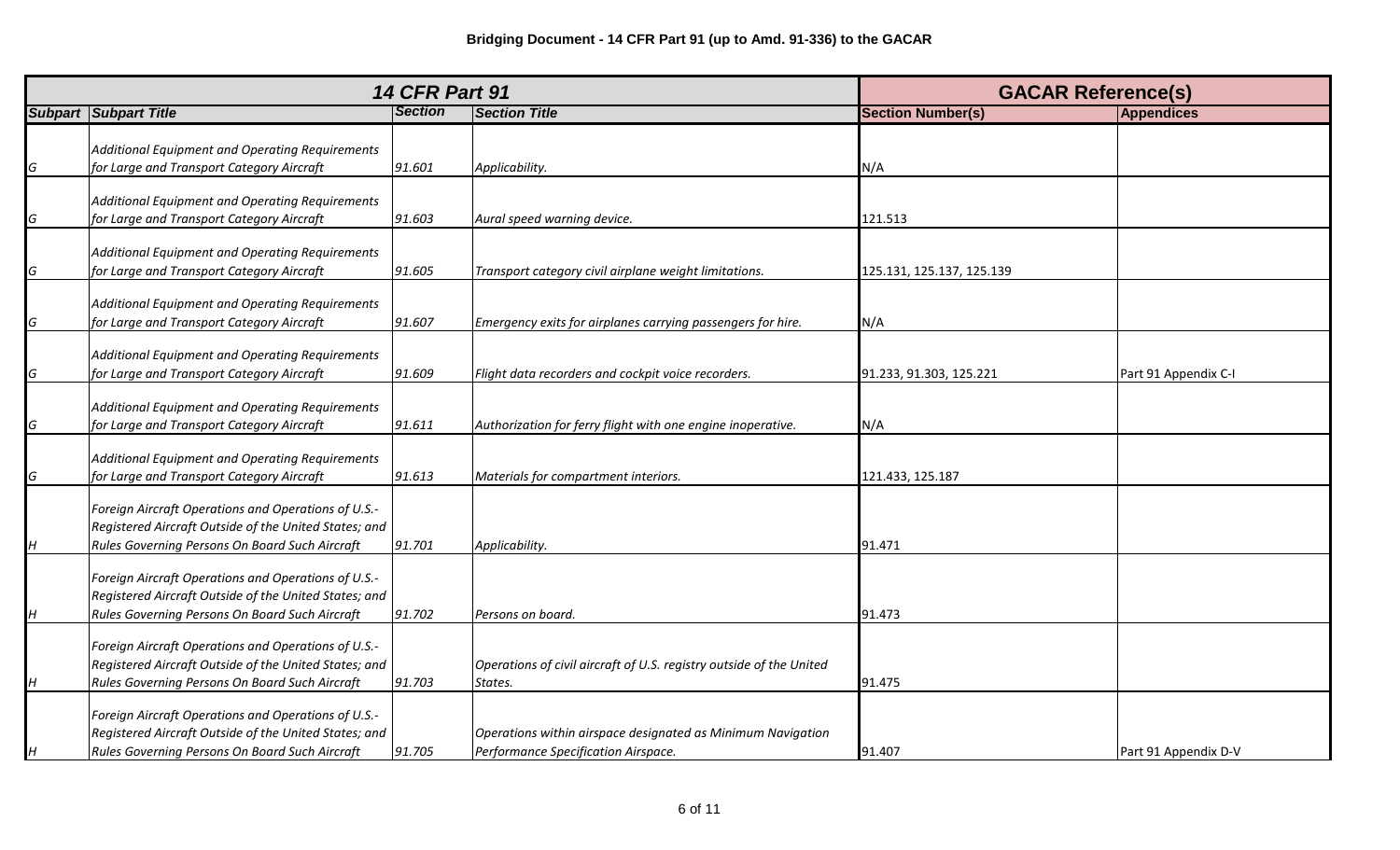|   | <b>14 CFR Part 91</b>                                                                                                                                          |                |                                                                                         | <b>GACAR Reference(s)</b> |                       |
|---|----------------------------------------------------------------------------------------------------------------------------------------------------------------|----------------|-----------------------------------------------------------------------------------------|---------------------------|-----------------------|
|   | <b>Subpart Subpart Title</b>                                                                                                                                   | <b>Section</b> | <b>Section Title</b>                                                                    | <b>Section Number(s)</b>  | <b>Appendices</b>     |
| H | Foreign Aircraft Operations and Operations of U.S.-<br>Registered Aircraft Outside of the United States; and<br>Rules Governing Persons On Board Such Aircraft | 91.706         | Operations within airspace designed as Reduced Vertical<br>Separation Minimum Airspace. | 91.409                    | Part 91 Appendix D-IV |
| H | Foreign Aircraft Operations and Operations of U.S.-<br>Registered Aircraft Outside of the United States; and<br>Rules Governing Persons On Board Such Aircraft | 91.707         | Flights between Mexico or Canada and the United States.                                 | N/A                       |                       |
| H | Foreign Aircraft Operations and Operations of U.S.-<br>Registered Aircraft Outside of the United States; and<br>Rules Governing Persons On Board Such Aircraft | 91.709         | Operations to Cuba.                                                                     | N/A                       |                       |
| H | Foreign Aircraft Operations and Operations of U.S.-<br>Registered Aircraft Outside of the United States; and<br>Rules Governing Persons On Board Such Aircraft | 91.711         | Special rules for foreign civil aircraft.                                               | 91.477                    |                       |
| H | Foreign Aircraft Operations and Operations of U.S.-<br>Registered Aircraft Outside of the United States; and<br>Rules Governing Persons On Board Such Aircraft | 91.713         | Operation of civil aircraft of Cuban registry.                                          | N/A                       |                       |
| H | Foreign Aircraft Operations and Operations of U.S.-<br>Registered Aircraft Outside of the United States; and<br>Rules Governing Persons On Board Such Aircraft | 91.715         | Special flight authorizations for foreign civil aircraft.                               | 91.479                    |                       |
|   | <b>Operating Noise Limits</b>                                                                                                                                  | 91.801         | Applicability: Relation to part 36.                                                     | 91.501                    |                       |
|   | <b>Operating Noise Limits</b>                                                                                                                                  | 91.803         | Part 125 operators: Designation of applicable regulations.                              | 91.501                    |                       |
|   | <b>Operating Noise Limits</b>                                                                                                                                  | 91.805         | Final compliance: Subsonic airplanes.                                                   | 91.503                    |                       |
|   | <b>Operating Noise Limits</b>                                                                                                                                  | 91.815         | Agricultural and fire fighting airplanes: Noise operating limitations.                  | 91.509                    |                       |
|   | <b>Operating Noise Limits</b>                                                                                                                                  | 91.817         | Civil aircraft sonic boom.                                                              | 91.507                    |                       |
|   | <b>Operating Noise Limits</b>                                                                                                                                  | 91.819         | Civil supersonic airplanes that do not comply with part 36.                             | N/A                       |                       |
|   | <b>Operating Noise Limits</b>                                                                                                                                  | 91.821         | Civil supersonic airplanes: Noise limits.                                               | N/A                       |                       |
|   | <b>Operating Noise Limits</b>                                                                                                                                  | 91.851         | Definitions.                                                                            | N/A                       |                       |
|   | <b>Operating Noise Limits</b>                                                                                                                                  | 91.853         | Final compliance: Civil subsonic airplanes.                                             | 91.503                    |                       |
|   | <b>Operating Noise Limits</b>                                                                                                                                  | 91.855         | Entry and nonaddition rule.                                                             | 91.503                    |                       |
|   | <b>Operating Noise Limits</b>                                                                                                                                  | 91.857         | Stage 2 operations outside of the 48 contiguous United States.                          | N/A                       |                       |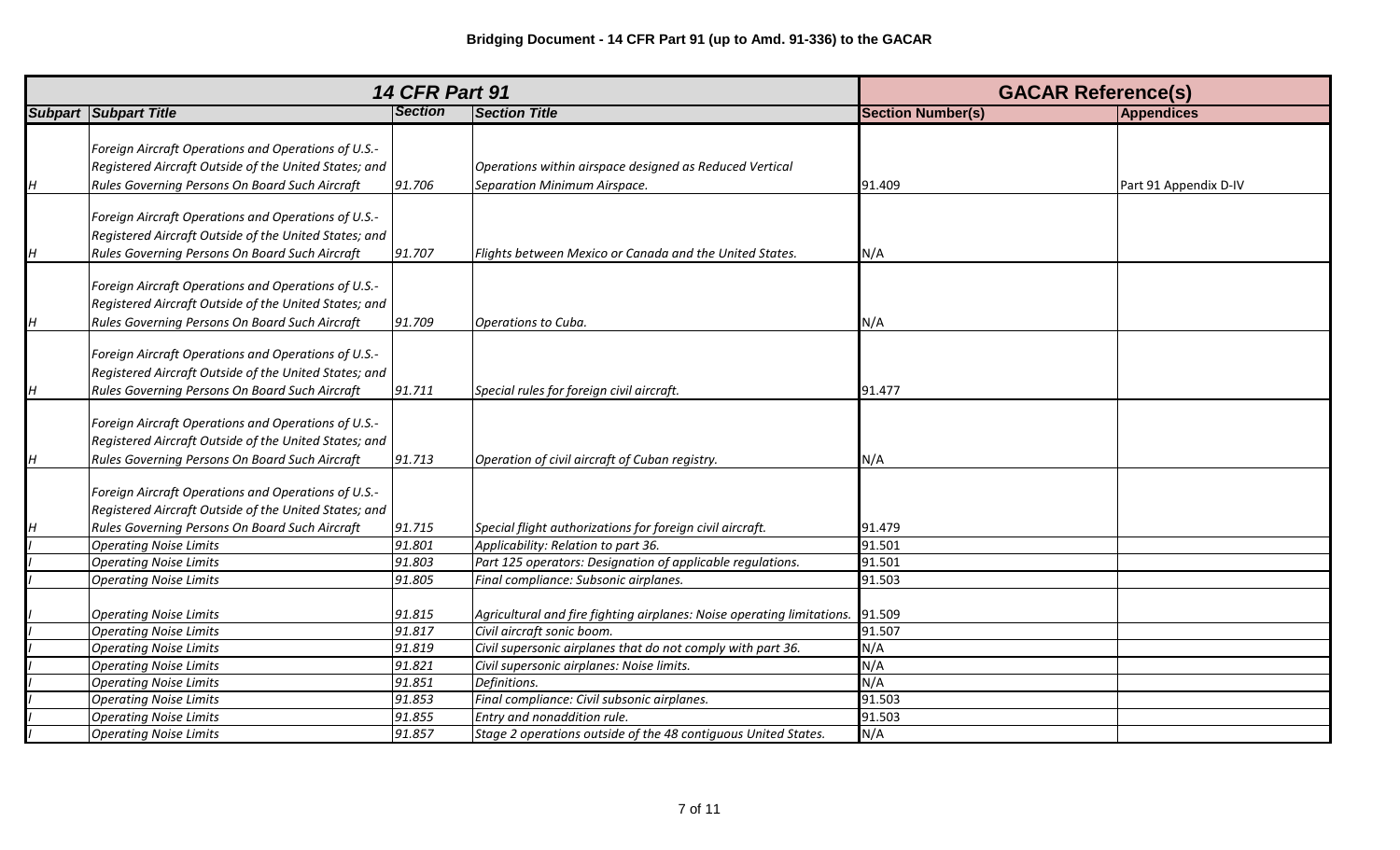| <b>14 CFR Part 91</b> |                                        |                |                                                                   | <b>GACAR Reference(s)</b> |                   |
|-----------------------|----------------------------------------|----------------|-------------------------------------------------------------------|---------------------------|-------------------|
|                       | <b>Subpart Subpart Title</b>           | <b>Section</b> | <b>Section Title</b>                                              | <b>Section Number(s)</b>  | <b>Appendices</b> |
|                       |                                        |                |                                                                   |                           |                   |
|                       | <b>Operating Noise Limits</b>          | 91.858         | Special flight authorizations for non-revenue Stage 2 operations. | N/A                       |                   |
|                       | <b>Operating Noise Limits</b>          | 91.859         | Modification to meet Stage 3 or Stage 4 noise levels.             | 91.505                    |                   |
|                       | <b>Operating Noise Limits</b>          | 91.861         | <b>Base level.</b>                                                | N/A                       |                   |
|                       | <b>Operating Noise Limits</b>          | 91.863         | Transfers of Stage 2 airplanes with base level.                   | N/A                       |                   |
|                       | <b>Operating Noise Limits</b>          | 91.865         | Phased compliance for operators with base level.                  | N/A                       |                   |
|                       | <b>Operating Noise Limits</b>          | 91.867         | Phased compliance for new entrants.                               | N/A                       |                   |
|                       | <b>Operating Noise Limits</b>          | 91.869         | Carry-forward compliance.                                         | N/A                       |                   |
|                       | <b>Operating Noise Limits</b>          | 91.871         | Waivers from interim compliance requirements.                     | N/A                       |                   |
|                       | <b>Operating Noise Limits</b>          | 91.873         | Waivers from final compliance.                                    | N/A                       |                   |
|                       | <b>Operating Noise Limits</b>          | 91.875         | Annual progress reports.                                          | N/A                       |                   |
|                       | <b>Operating Noise Limits</b>          | 91.877         | Annual reporting of Hawaiian operations.                          | N/A                       |                   |
|                       | <b>Operating Noise Limits</b>          | 91.881         |                                                                   | N/A                       |                   |
|                       | <b>Operating Noise Limits</b>          | 91.883         |                                                                   | N/A                       |                   |
|                       | Waivers                                | 91.903         | Policy and procedures.                                            | 91.601                    |                   |
|                       | Waivers                                | 91.905         | List of rules subject to waivers.                                 | 91.611                    |                   |
|                       | Fractional Ownership Operations        | 91.1001        | Applicability.                                                    | N/A                       |                   |
|                       | <b>Fractional Ownership Operations</b> | 91.1002        | Compliance date.                                                  | N/A                       |                   |
|                       | Fractional Ownership Operations        | 91.1003        | Management contract between owner and program manager.            | N/A                       |                   |
|                       | <b>Fractional Ownership Operations</b> | 91.1005        | Prohibitions and limitations.                                     | N/A                       |                   |
|                       | <b>Fractional Ownership Operations</b> | 91.1007        | Flights conducted under part 121 or part 135 of this chapter.     | N/A                       |                   |
|                       | <b>Fractional Ownership Operations</b> | 91.1009        | Clarification of operational control.                             | N/A                       |                   |
|                       | <b>Fractional Ownership Operations</b> | 91.1011        | Operational control responsibilities and delegation.              | N/A                       |                   |
|                       | <b>Fractional Ownership Operations</b> | 91.1013        | Operational control briefing and acknowledgment.                  | N/A                       |                   |
|                       | <b>Fractional Ownership Operations</b> | 91.1014        | Issuing or denying management specifications.                     | N/A                       |                   |
|                       | Fractional Ownership Operations        | 91.1015        | Management specifications.                                        | N/A                       |                   |
|                       | <b>Fractional Ownership Operations</b> | 91.1017        | Amending program manager's management specifications.             | N/A                       |                   |
|                       | <b>Fractional Ownership Operations</b> | 91.1019        | Conducting tests and inspections.                                 | N/A                       |                   |
|                       | <b>Fractional Ownership Operations</b> | 91.1021        | Internal safety reporting and incident/accident response.         | N/A                       |                   |
|                       | <b>Fractional Ownership Operations</b> | 91.1023        | Program operating manual requirements.                            | N/A                       |                   |
|                       | <b>Fractional Ownership Operations</b> | 91.1025        | Program operating manual contents.                                | N/A                       |                   |
|                       | <b>Fractional Ownership Operations</b> | 91.1027        | Recordkeeping.                                                    | N/A                       |                   |
| $\boldsymbol{K}$      | Fractional Ownership Operations        | 91.1029        | Flight scheduling and locating requirements.                      | N/A                       |                   |
|                       |                                        |                |                                                                   |                           |                   |
|                       | <b>Fractional Ownership Operations</b> | 91.1031        | Pilot in command or second in command: Designation required.      | N/A                       |                   |
| $\frac{K}{K}$         | <b>Fractional Ownership Operations</b> | 91.1033        | Operating information required.                                   | N/A                       |                   |
|                       | <b>Fractional Ownership Operations</b> | 91.1035        | Passenger awareness.                                              | N/A                       |                   |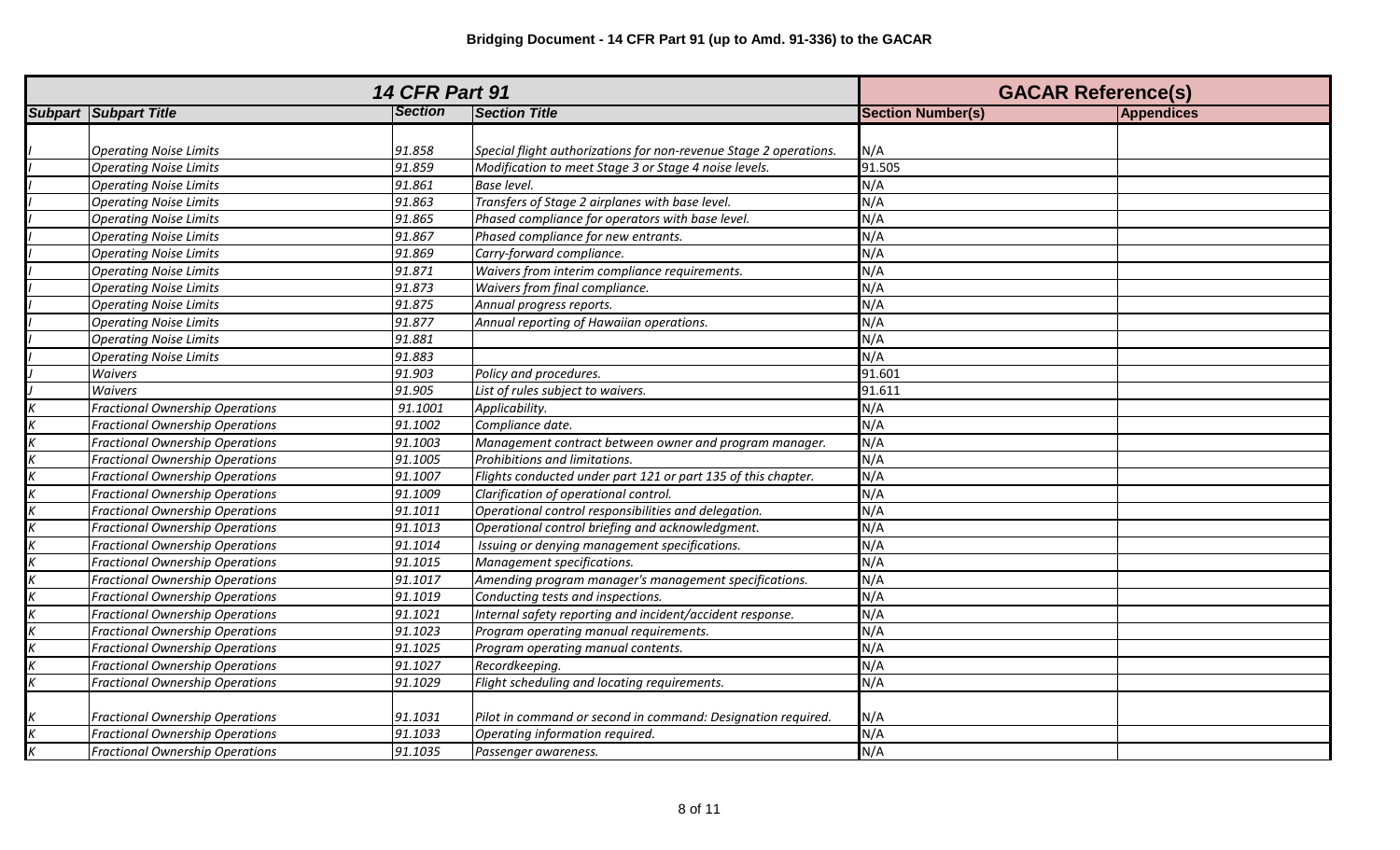| <b>14 CFR Part 91</b> |                                        |                |                                                                        | <b>GACAR Reference(s)</b> |                   |
|-----------------------|----------------------------------------|----------------|------------------------------------------------------------------------|---------------------------|-------------------|
|                       | <b>Subpart Subpart Title</b>           | <b>Section</b> | <b>Section Title</b>                                                   | <b>Section Number(s)</b>  | <b>Appendices</b> |
|                       |                                        |                | Large transport category airplanes: Turbine engine powered;            |                           |                   |
|                       | <b>Fractional Ownership Operations</b> | 91.1037        | Limitations; Destination and alternate airports.                       | N/A                       |                   |
|                       | <b>Fractional Ownership Operations</b> | 91.1039        | IFR takeoff, approach and landing minimums.                            | N/A                       |                   |
|                       | <b>Fractional Ownership Operations</b> | 91.1041        | Aircraft proving and validation tests.                                 | N/A                       |                   |
|                       | <b>Fractional Ownership Operations</b> | 91.1045        | Additional equipment requirements.                                     | N/A                       |                   |
|                       | <b>Fractional Ownership Operations</b> | 91.1047        | Drug and alcohol misuse education program.                             | N/A                       |                   |
|                       | <b>Fractional Ownership Operations</b> | 91.1049        | Personnel.                                                             | N/A                       |                   |
|                       | <b>Fractional Ownership Operations</b> | 91.1051        | Pilot safety background check.                                         | N/A                       |                   |
|                       | <b>Fractional Ownership Operations</b> | 91.1053        | Crewmember experience.                                                 | N/A                       |                   |
|                       | <b>Fractional Ownership Operations</b> | 91.1055        | Pilot operating limitations and pairing requirement.                   | N/A                       |                   |
|                       | <b>Fractional Ownership Operations</b> | 91.1057        | Flight, duty and rest time requirements: All crewmembers.              | N/A                       |                   |
|                       |                                        |                | Flight time limitations and rest requirements: One or two pilot        |                           |                   |
|                       | <b>Fractional Ownership Operations</b> | 91.1059        | crews.                                                                 | N/A                       |                   |
|                       | <b>Fractional Ownership Operations</b> | 91.1061        | Augmented flight crews.                                                | N/A                       |                   |
|                       | <b>Fractional Ownership Operations</b> | 91.1062        | Duty periods and rest requirements: Flight attendants.                 | N/A                       |                   |
|                       | <b>Fractional Ownership Operations</b> | 91.1063        | Testing and training: Applicability and terms used.                    | N/A                       |                   |
|                       | <b>Fractional Ownership Operations</b> | 91.1065        | Initial and recurrent pilot testing requirements.                      | N/A                       |                   |
|                       |                                        |                | Initial and recurrent flight attendant crewmember testing              |                           |                   |
|                       | <b>Fractional Ownership Operations</b> | 91.1067        | requirements.                                                          | N/A                       |                   |
|                       | <b>Fractional Ownership Operations</b> | 91.1069        | Flight crew: Instrument proficiency check requirements.                | N/A                       |                   |
|                       |                                        |                | Crewmember: Tests and checks, grace provisions, training to            |                           |                   |
|                       | <b>Fractional Ownership Operations</b> | 91.1071        | accepted standards.                                                    | N/A                       |                   |
|                       | <b>Fractional Ownership Operations</b> | 91.1073        | Training program: General.                                             | N/A                       |                   |
|                       | <b>Fractional Ownership Operations</b> | 91.1075        | Training program: Special rules.                                       | N/A                       |                   |
|                       | <b>Fractional Ownership Operations</b> | 91.1077        | Training program and revision: Initial and final approval.             | N/A                       |                   |
|                       | <b>Fractional Ownership Operations</b> | 91.1079        | Training program: Curriculum.                                          | N/A                       |                   |
|                       | <b>Fractional Ownership Operations</b> | 91.1081        | Crewmember training requirements.                                      | N/A                       |                   |
|                       | <b>Fractional Ownership Operations</b> | 91.1083        | Crewmember emergency training.                                         | N/A                       |                   |
|                       | <b>Fractional Ownership Operations</b> | 91.1085        | Hazardous materials recognition training.                              | N/A                       |                   |
|                       | <b>Fractional Ownership Operations</b> | 91.1087        | Approval of aircraft simulators and other training devices.            | N/A                       |                   |
|                       |                                        |                |                                                                        |                           |                   |
| Κ                     | <b>Fractional Ownership Operations</b> | 91.1089        | Qualifications: Check pilots (aircraft) and check pilots (simulator).  | N/A                       |                   |
|                       |                                        |                | Qualifications: Flight instructors (aircraft) and flight instructors   |                           |                   |
| $\boldsymbol{K}$      | <b>Fractional Ownership Operations</b> | 91.1091        | (simulator).                                                           | N/A                       |                   |
|                       |                                        |                | Initial and transition training and checking: Check pilots (aircraft), |                           |                   |
| К                     | Fractional Ownership Operations        | 91.1093        | check pilots (simulator).                                              | N/A                       |                   |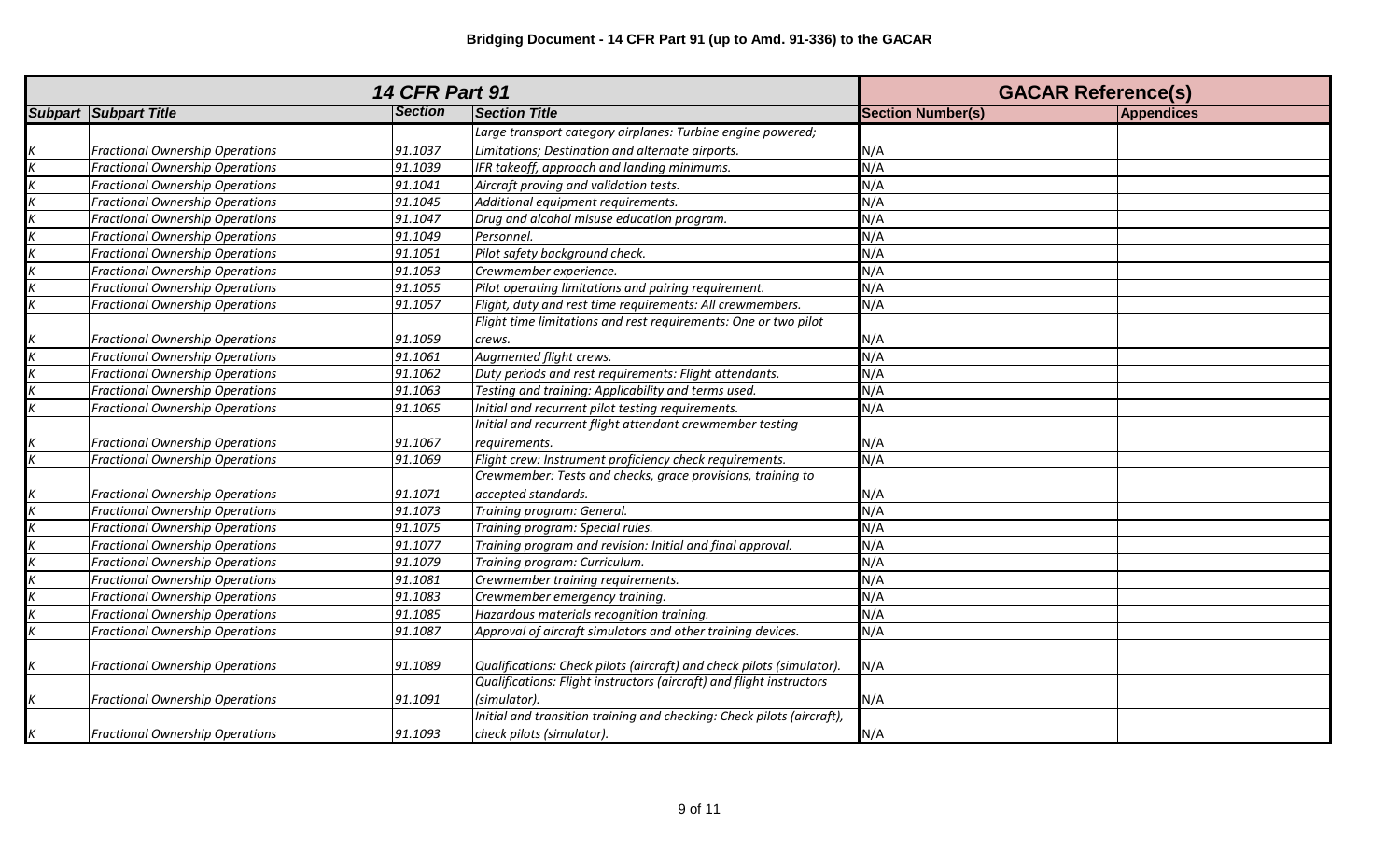|   | <b>14 CFR Part 91</b>                       | <b>GACAR Reference(s)</b> |                                                                        |                          |                       |
|---|---------------------------------------------|---------------------------|------------------------------------------------------------------------|--------------------------|-----------------------|
|   | <b>Subpart Subpart Title</b>                | <b>Section</b>            | <b>Section Title</b>                                                   | <b>Section Number(s)</b> | Appendices            |
|   |                                             |                           | Initial and transition training and checking: Flight instructors       |                          |                       |
|   | <b>Fractional Ownership Operations</b>      | 91.1095                   | (aircraft), flight instructors (simulator).                            | N/A                      |                       |
|   | <b>Fractional Ownership Operations</b>      | 91.1097                   | Pilot and flight attendant crewmember training programs.               | N/A                      |                       |
|   | <b>Fractional Ownership Operations</b>      | 91.1099                   | Crewmember initial and recurrent training requirements.                | N/A                      |                       |
|   | <b>Fractional Ownership Operations</b>      | 91.1101                   | Pilots: Initial, transition, and upgrade ground training.              | N/A                      |                       |
|   |                                             |                           | Pilots: Initial, transition, upgrade, requalification, and differences |                          |                       |
|   | <b>Fractional Ownership Operations</b>      | 91.1103                   | flight training.                                                       | N/A                      |                       |
|   | <b>Fractional Ownership Operations</b>      | 91.1105                   | Flight attendants: Initial and transition ground training.             | N/A                      |                       |
|   | <b>Fractional Ownership Operations</b>      | 91.1107                   | Recurrent training.                                                    | N/A                      |                       |
|   | <b>Fractional Ownership Operations</b>      | 91.1109                   | Aircraft maintenance: Inspection program.                              | N/A                      |                       |
|   | <b>Fractional Ownership Operations</b>      | 91.1111                   | Maintenance training.                                                  | N/A                      |                       |
|   | <b>Fractional Ownership Operations</b>      | 91.1113                   | Maintenance recordkeeping.                                             | N/A                      |                       |
|   | <b>Fractional Ownership Operations</b>      | 91.1115                   | Inoperable instruments and equipment.                                  | N/A                      |                       |
|   |                                             |                           | Continuous airworthiness maintenance program use by fractional         |                          |                       |
|   | <b>Fractional Ownership Operations</b>      | 91.1411                   | ownership program manager.                                             | N/A                      |                       |
|   | <b>Fractional Ownership Operations</b>      | 91.1413                   | CAMP: Responsibility for airworthiness.                                | N/A                      |                       |
|   | <b>Fractional Ownership Operations</b>      | 91.1415                   | CAMP: Mechanical reliability reports.                                  | N/A                      |                       |
|   | <b>Fractional Ownership Operations</b>      | 91.1417                   | CAMP: Mechanical interruption summary report.                          | N/A                      |                       |
|   | <b>Fractional Ownership Operations</b>      | 91.1423                   | CAMP: Maintenance organization.                                        | N/A                      |                       |
|   |                                             |                           | CAMP: Maintenance, preventive maintenance, and alteration              |                          |                       |
|   | Fractional Ownership Operations             | 91.1425                   | programs.                                                              | N/A                      |                       |
|   | <b>Fractional Ownership Operations</b>      | 91.1427                   | CAMP: Manual requirements.                                             | N/A                      |                       |
|   | <b>Fractional Ownership Operations</b>      | 91.1429                   | CAMP: Required inspection personnel.                                   | N/A                      |                       |
|   | <b>Fractional Ownership Operations</b>      | 91.1431                   | CAMP: Continuing analysis and surveillance.                            | N/A                      |                       |
|   |                                             |                           | CAMP: Maintenance and preventive maintenance training                  |                          |                       |
|   | <b>Fractional Ownership Operations</b>      | 91.1433                   | program.                                                               | N/A                      |                       |
|   | <b>Fractional Ownership Operations</b>      | 91.1435                   | CAMP: Certificate requirements.                                        | N/A                      |                       |
|   | <b>Fractional Ownership Operations</b>      | 91.1437                   | CAMP: Authority to perform and approve maintenance.                    | N/A                      |                       |
|   | <b>Fractional Ownership Operations</b>      | 91.1439                   | CAMP: Maintenance recording requirements.                              | N/A                      |                       |
|   | <b>Fractional Ownership Operations</b>      | 91.1441                   | CAMP: Transfer of maintenance records.                                 | N/A                      |                       |
|   | <b>Fractional Ownership Operations</b>      | 91.1443                   | CAMP: Airworthiness release or aircraft maintenance log entry.         | N/A                      |                       |
|   | Continued Airworthiness Safety Improvements | 91.1501                   | Purpose and definition.                                                | 1.1                      |                       |
|   | Continued Airworthiness Safety Improvements | 91.1505                   | Repairs assessment for pressurized fuselages.                          | 121.465, 125.191         |                       |
|   | Continued Airworthiness Safety Improvements | 91.1507                   | Fuel tank system inspection program.                                   | 121.477, 125.193         |                       |
|   |                                             |                           | Special Federal Aviation Regulation No. 112-Prohibition Against        |                          |                       |
|   |                                             |                           | Certain Flights Within the Tripoli (HLLL) Flight Information Region    |                          |                       |
| M | <b>Special Federal Aviation Regulations</b> | 91.1603                   | $(FIR)$ .                                                              | 91.476                   | Part 91 Appendix D-II |